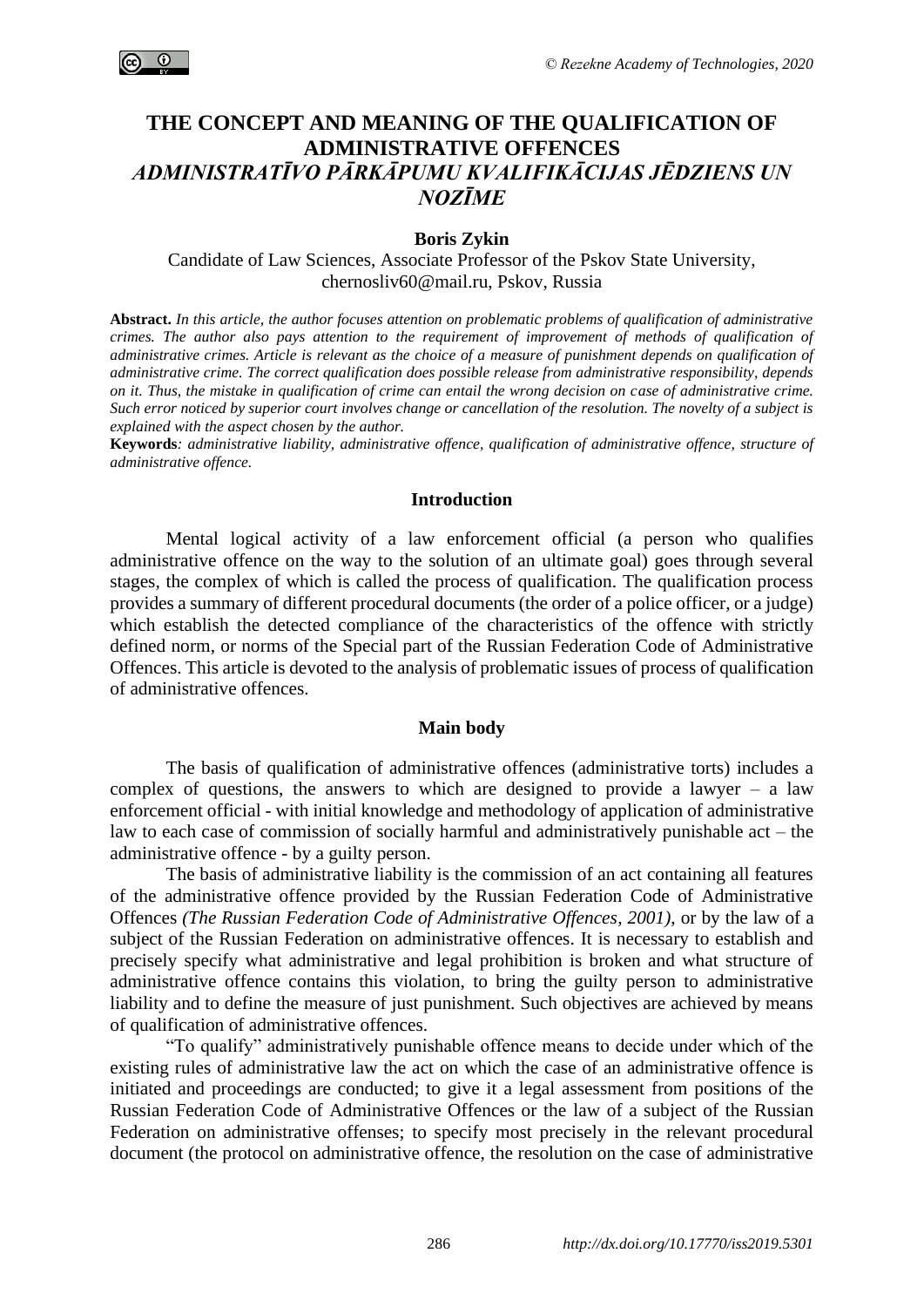offence, etc.), where exactly, in what article, a part of an article, paragraph and subparagraph, if those in this article are available, this provision is enshrined *(Tikhomirova, 2018, p.36).*

The consequences of incorrect qualification of the act of the case are determined differently at different stages of the proceedings. The plenum of the Supreme Court of Arbitration of the Russian Federation indicated it in the Resolution of 02.06.2004 No.10 "On some issues arising in judicial practice in cases on administrative offences" (Subparagraphs 8 - 9) *(The resolution of the Plenum of the Supreme Court of Arbitration of the Russian Federation, 2004, No. 10).*

If the statement of an administrative body for administrative prosecution or the protocol on administrative offence contain the wrong qualification of committed offence, the court has the right to make a decision on administrative prosecution according to appropriate qualification. At the same time, the offence event specified in the protocol and the evidence should be sufficient for definition of other qualification of illegal act.

Thus, it is possible to draw a preliminary conclusion that the qualification of an administrative offence should be understood as the definition of its legal nature, i.e. its assessment in terms of the law correlated to the Russian Federation Code of Administrative Offences, or the law of a subject of the Russian Federation on administrative offences and the judgment of certain facts of objective reality.

Qualification of an administrative tort by the official of the executive authority, by other subject of an administrative jurisdiction or by the court in which production the case is and by the official who according to the law possesses supervising or control functions over the proceedings in this case of an administrative offence is called legal, or official. It has legal value, the movement and the fate of a case of administrative offence depends on it in many respects.

The qualification of the act, which the parties who protect and defend their legitimate interests in administrative proceedings express, has also the official character. An important role has the legal qualification of administrative offences, which is given by the Supreme judicial authority of the country - the Supreme Court of the Russian Federation, in decisions on the administrative cases, considered in a cassation and supervisory procedure with publication of the position in the official publication - the Bulletin of the Supreme Court of the Russian Federation. Without being a source of case law, which does not exist in Russia, and without having the nature of obligation of lower courts, such publications are of great importance for the correct and uniform application of the legislation on administrative offences in the most difficult cases *(The Resolution of the Plenum of the Supreme Court of the Russian Federation, 2018, No. 28; The Resolution of the Plenum of the Supreme Court of the Russian Federation, 2017, No. 46).*

Qualification of administrative offences which is offered in scientific and educational literature by experts in the field of administrative law - both scientists - theorists, and practicians, is called doctrinal. It has no legal significance in a particular case.

Written conclusions of legal experts, who are sometimes submitted by the parties to the court in support of their position on the qualification of an administrative offence in the most complex cases (when, in particular, in connection with the blanket disposition of the legal norm, some knowledge in the field of not only administrative law, but also, for example, financial, business or environmental law is required) have no legal value and do not generate any legal relations. Such conclusions are the result of confidential consultation of one lawyer with another; it is incorrect to refer to it in the proceedings on an administrative offence, since legal expertise in the proceedings on an administrative offence is impossible.